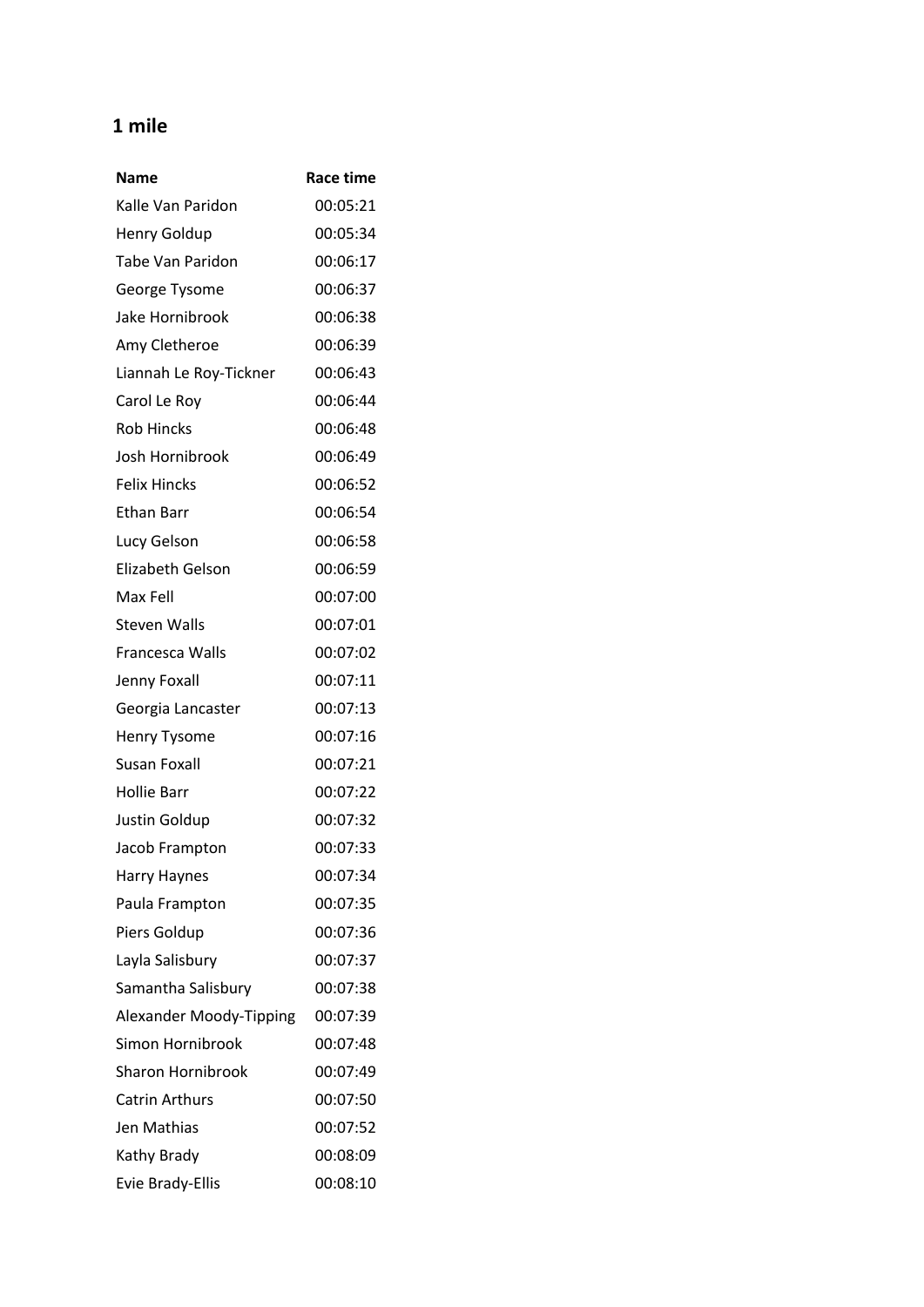| <b>Marc Ellis</b>     | 00:08:11 |
|-----------------------|----------|
| <b>Ralphie Rust</b>   | 00:08:12 |
| <b>Nick Rust</b>      | 00:08:13 |
| <b>Eleanor Gelson</b> | 00:08:25 |
| Ayela Jepps           | 00:08:25 |
| Will Gelson           | 00:08:25 |
| <b>Emmanuel Guron</b> | 00:08:26 |
| Mia Jenkins           | 00:08:26 |
| <b>Andrew Smith</b>   | 00:08:27 |
| Aurelia Ball          | 00:08:28 |
| Ella Guron            | 00:08:29 |
| Natalia Smith         | 00:08:31 |
| Agatha Garman         | 00:08:32 |
| Jay Roberts           | 00:08:33 |
| <b>Andrew Roberts</b> | 00:08:34 |
| Tom Wood              | 00:08:36 |
| Anna Wood             | 00:08:36 |
| Lisa Bates            | 00:08:40 |
| Lois Glover           | 00:08:41 |
| Alex Boyce            | 00:08:52 |
| Benjamin Branco       | 00:09:04 |
| <b>Miguel Branco</b>  | 00:09:05 |
| Guy Belcher           | 00:09:09 |
| Louis Belcher Soame   | 00:09:09 |
| <b>Andrew Foxall</b>  | 00:09:14 |
| <b>Toby Foxall</b>    | 00:09:14 |
| <b>Tarik Lebbad</b>   | 00:09:14 |
| Nicholas Bramley      | 00:09:21 |
| Arianne Bramley       | 00:09:36 |
| <b>Tom Bramley</b>    | 00:09:36 |
| Daisy Jones           | 00:09:53 |
| Cathy Jones           | 00:09:54 |
| Erin Humphray         | 00:10:09 |
| Lisa Humphray         | 00:10:09 |
| Aisha Lebbad          | 00:10:09 |
| Daniel Pilkington     | 00:11:17 |
| David Pilkington      | 00:11:17 |
| Georgina Walls        | 00:11:20 |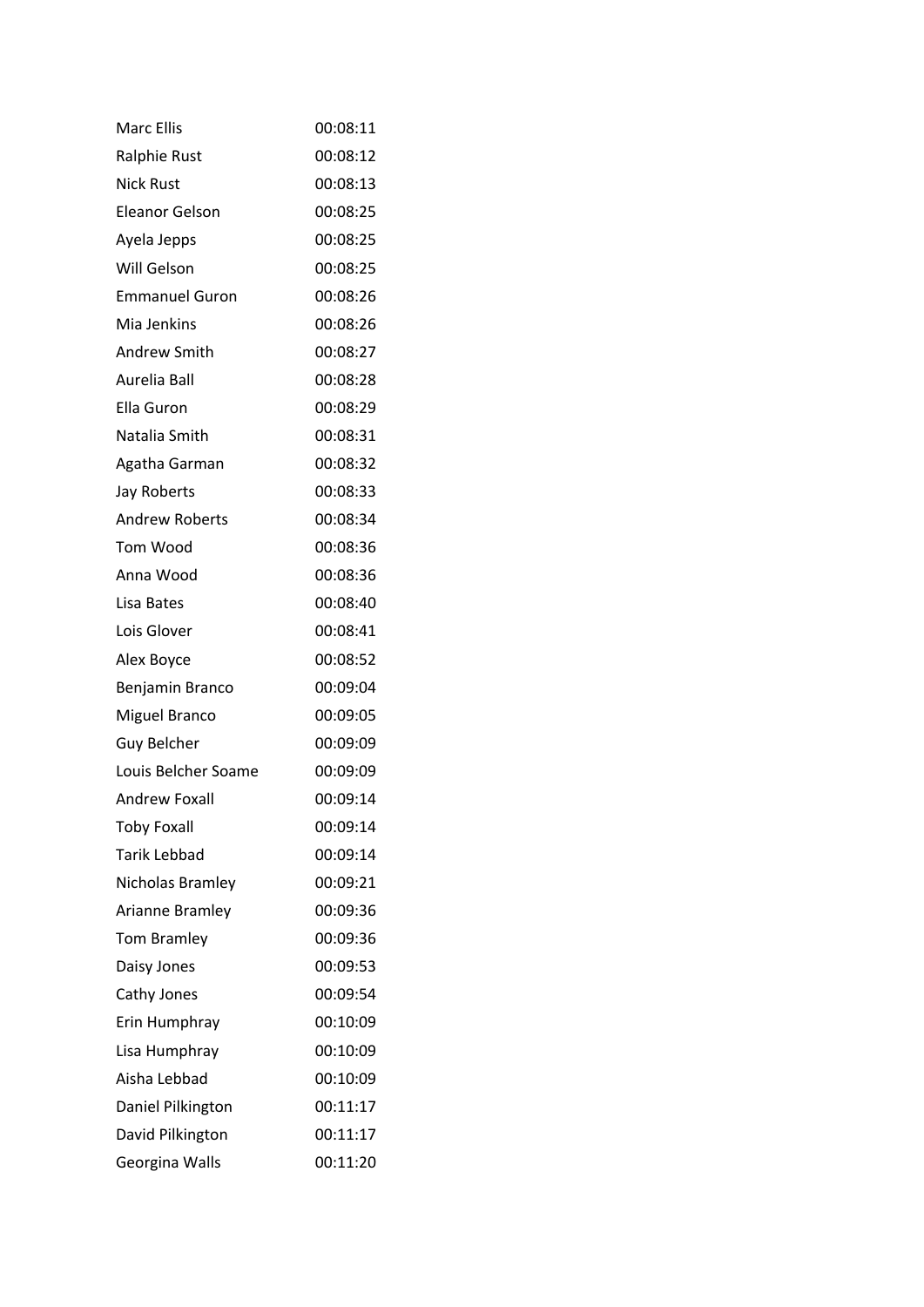| Sarah Walls            | 00:11:21 |
|------------------------|----------|
| Maria Robinson         | 00:11:41 |
| Nicholas Robinson      | 00:11:41 |
| <b>Elspeth Bramley</b> | 00:23:06 |
| Lucas Bramley          | 00:23:06 |
| Anna Ball              | 00:27:00 |
| Evie Sparrow           | 00:27:00 |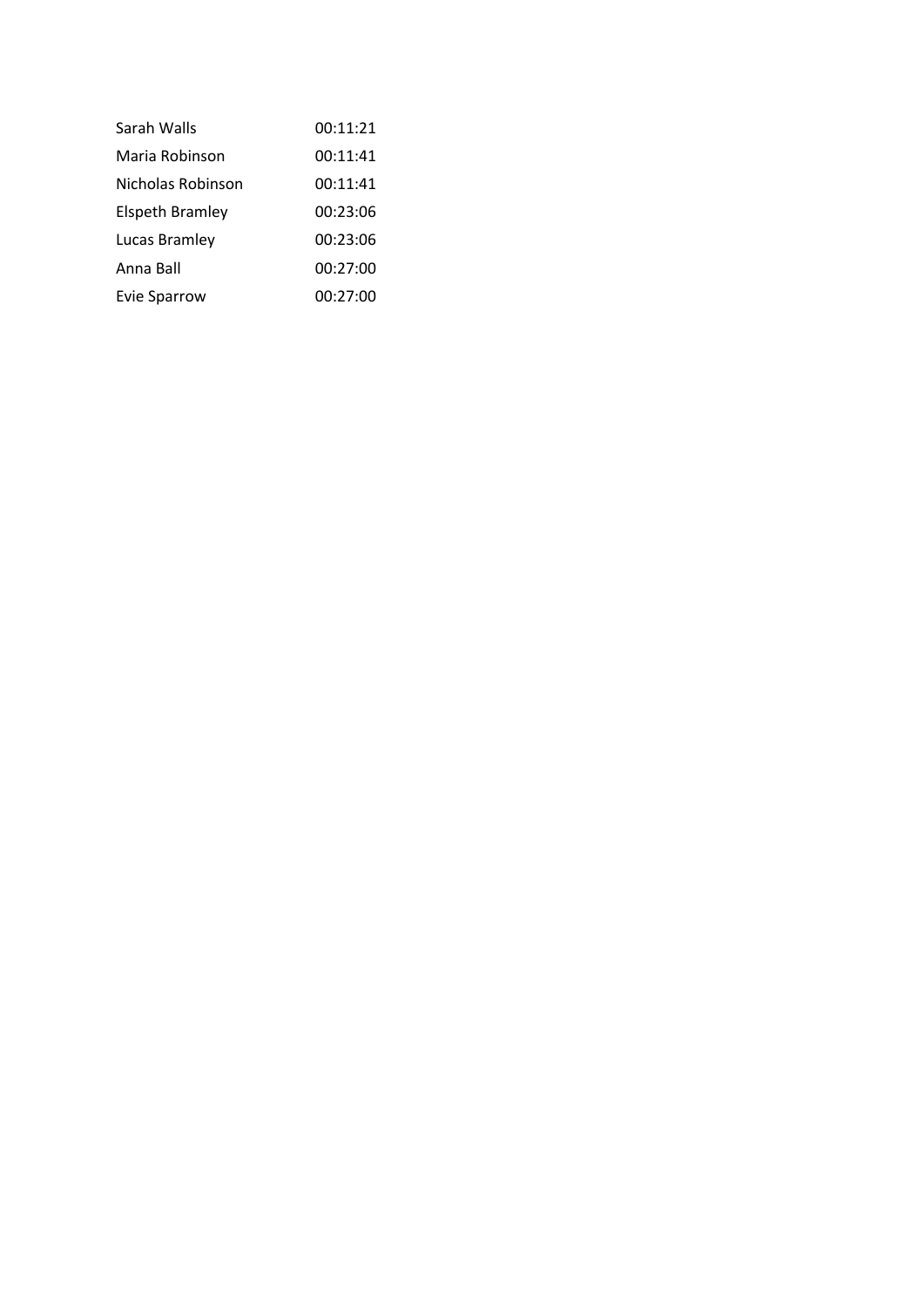## **2.5 miles**

| Name                        | <b>Race time</b> |
|-----------------------------|------------------|
| <b>Elliot Pratt</b>         | 00:19:17         |
| Paul Corey                  | 00:19:32         |
| <b>Matthew Smith</b>        | 00:19:46         |
| <b>Thomas Moody Tipping</b> | 00:20:23         |
| Danny Minter                | 00:20:28         |
| <b>Marcel Corey</b>         | 00:20:50         |
| <b>Harry Mullins</b>        | 00:20:55         |
| Georgia Quinnell            | 00:21:01         |
| Jack Vaughan                | 00:23:16         |
| Phil Vaughan                | 00:23:17         |
| <b>Barney Jones</b>         | 00:23:23         |
| Luke Harrison               | 00:23:26         |
| Reuben Belcher Soame        | 00:23:27         |
| Ella Vaughan                | 00:23:30         |
| Yasin Lebbad                | 00:24:02         |
| <b>Gary Mullins</b>         | 00:24:50         |
| Petra Smith Jeglikova       | 00:25:35         |
| Rachel Hudson               | 00:25:50         |
| <b>Cem Bridges</b>          | 00:25:56         |
| Lotte Minter                | 00:25:57         |
| Euan Barr                   | 00:26:36         |
| <b>Stirling Dempsey</b>     | 00:27:32         |
| Daniel Cletheroe            | 00:27:38         |
| Samuel Cletheroe            | 00:27:38         |
| <b>Florence Hackett</b>     | 00:27:40         |
| <b>Clive Ayling</b>         | 00:27:48         |
| <b>Ellen Ayling</b>         | 00:27:48         |
| <b>Maisie French</b>        | 00:28:07         |
| <b>Emma Quinnell</b>        | 00:28:08         |
| <b>Natalie Quinnell</b>     | 00:28:08         |
| <b>Ellen Arthurs</b>        | 00:28:13         |
| Olivia Lancaster            | 00:28:14         |
| Simon Lancaster             | 00:28:15         |
| Owen Arthurs                | 00:28:16         |
| Lily French                 | 00:28:34         |
| Sjilpa Pangam               | 00:29:17         |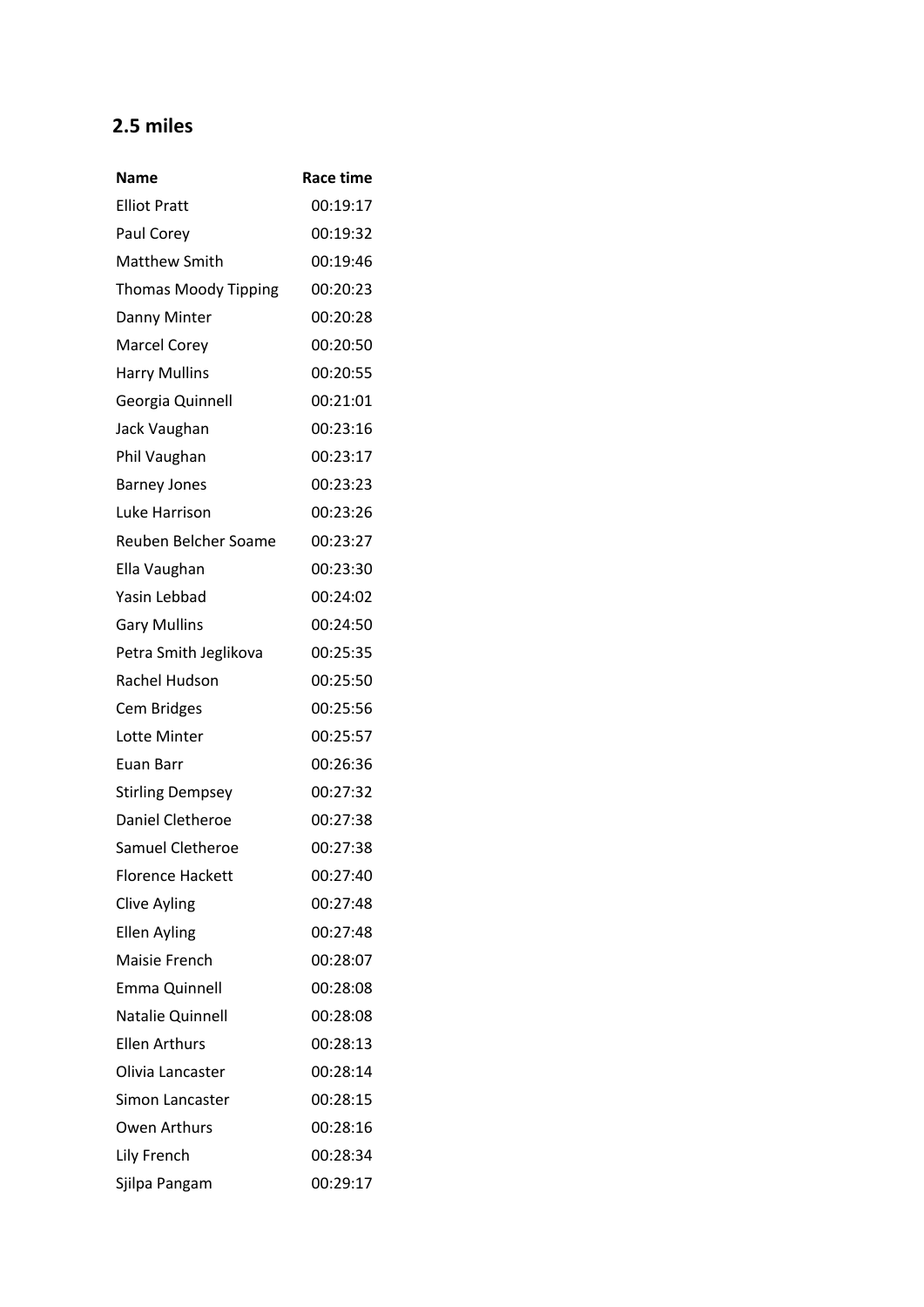| Michelle Cooke           | 00:30:38 |
|--------------------------|----------|
| Lucy Cooke               | 00:30:39 |
| Charlotte Robinson       | 00:30:48 |
| Joe Robinson             | 00:30:48 |
| Kanak Pangam             | 00:30:51 |
| Leo Jepps                | 00:30:54 |
| Zac Jepps                | 00:30:55 |
| Juliette Hamid-Vigouroux | 00:31:25 |
| Nusrat Hamid             | 00:31:26 |
| Sally Hudson             | 00:32:15 |
| Sarah Mansat             | 00:32:15 |
| <b>Francis Sparrow</b>   | 00:32:56 |
| Sarah Sparrow            | 00:33:02 |
| Ursula Smith             | 00:37:17 |
| <b>Beaux Dempsey</b>     | 00:37:34 |
| Alba Viller              | 00:37:35 |
| Concha Viller            | 00:37:37 |
| Joanna Dempsey           | 00:37:37 |
| Aticus Whitehouse        | 00:41:10 |
| George Robinson-Fyfe     | 00:47:54 |